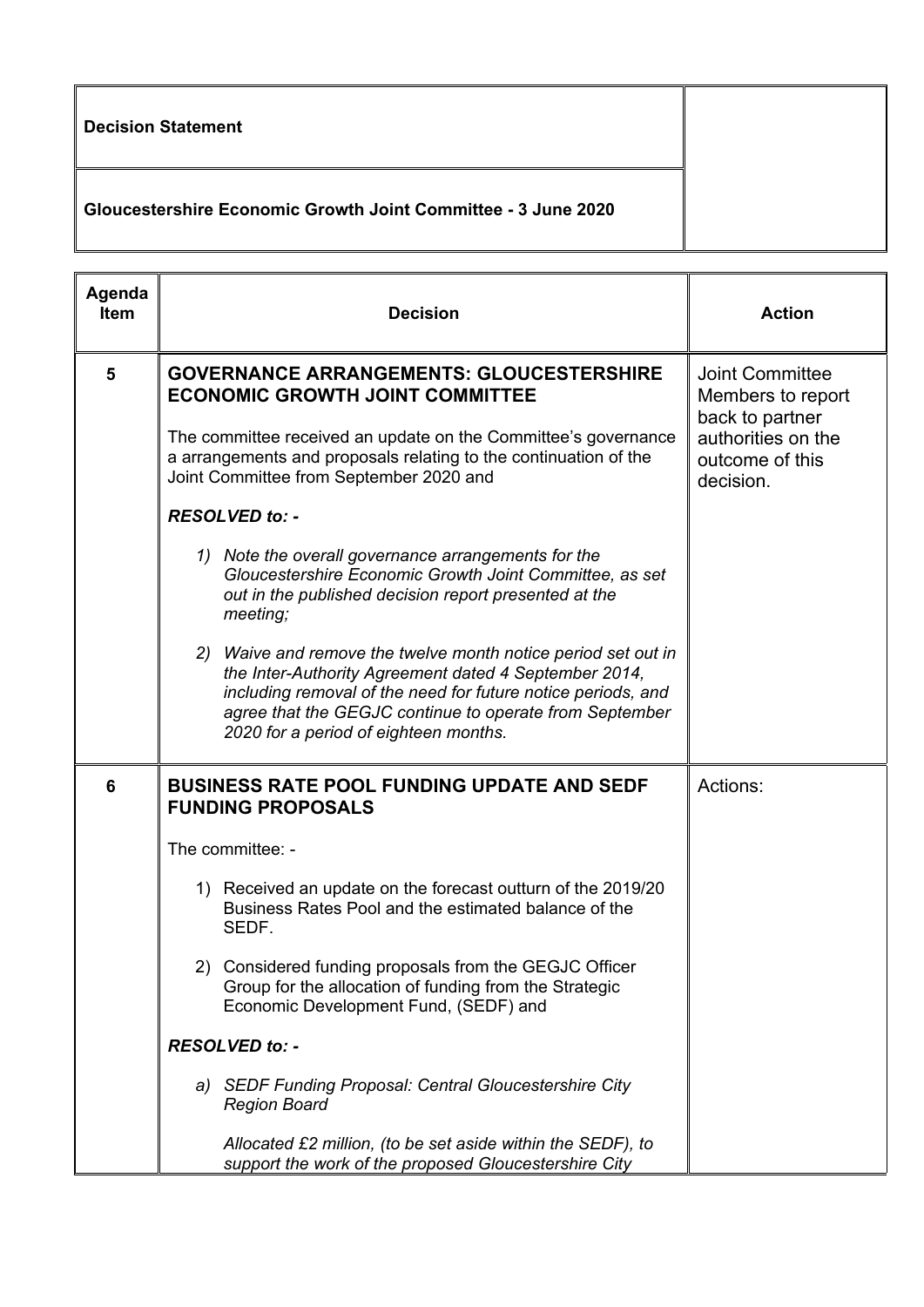|                | Region Board, as requested by Leadership Gloucestershire.                                                                                                                                                                                                                                                                                                                              |                                                               |
|----------------|----------------------------------------------------------------------------------------------------------------------------------------------------------------------------------------------------------------------------------------------------------------------------------------------------------------------------------------------------------------------------------------|---------------------------------------------------------------|
|                | b) SEDF Funding Proposal: Multi-Modal Transport Brief                                                                                                                                                                                                                                                                                                                                  |                                                               |
|                | Allocated £410,000, (from the approved SEDF ring-fenced<br>allocation allocated to the Central Gloucestershire City<br>Regional Board at 6 a above), to support the commissioning<br>of a Multi-Modal Transport Brief.                                                                                                                                                                 |                                                               |
| $\overline{7}$ | <b>STRATEGIC PLANNING FUNDING PROPOSAL</b>                                                                                                                                                                                                                                                                                                                                             | Actions:                                                      |
|                | The committee considered proposals for the continuation of the<br>Gloucestershire Strategic Planning Coordination Project and:                                                                                                                                                                                                                                                         |                                                               |
|                | <b>RESOLVED to: -</b>                                                                                                                                                                                                                                                                                                                                                                  |                                                               |
|                | 1) Note the current position of the strategic spatial planning<br>coordination project;                                                                                                                                                                                                                                                                                                |                                                               |
|                | 2) Approve the proposals set out in section 3 of the decision<br>report to:                                                                                                                                                                                                                                                                                                            |                                                               |
|                | a) Agree that the project lead provided by the Cheltenham BC<br>Strategic Planning Manager continue until the end of the<br>project. (Under this arrangement, from 1 June 2020<br>Cheltenham BC to be reimbursed with the salary costs for<br>the officer time committed to the project in order that the<br>Cheltenham Strategic Planning Manager post be backfilled<br>as required). |                                                               |
|                | b) Agree that the costs reimbursed to Cheltenham BC be<br>shared using the same arrangements agreed by the<br>committee on 29 November 2017 and as set out in the<br>decision report for this item. The cost will be less than the<br>arrangement with Point Consultancy Ltd and anticipated not<br>to exceed £15,000.                                                                 |                                                               |
| 8              | <b>GFIRST LEP UPDATE</b>                                                                                                                                                                                                                                                                                                                                                               | No further action                                             |
|                | The committee noted an update from the GFirst LEP on the status<br>of Growth Deal Projects for Gloucestershire and the EU Inward<br>Investment Programme.                                                                                                                                                                                                                              |                                                               |
| 9              | <b>COVID-19 RESPONSE - PLANNING FOR</b><br><b>GLOUCESTERSHIRE'S ECONOMIC RECOVERY</b>                                                                                                                                                                                                                                                                                                  | Actions:                                                      |
|                | The committee noted information on the proposed development of<br>an Economic Recovery Strategy for Gloucestershire, including a<br>verbal update from the GFirst LEP on current (and future) activities<br>in response to the Covid-19 Emergency.                                                                                                                                     | An additional GEGJC<br>meeting to be<br>arranged in July 2020 |